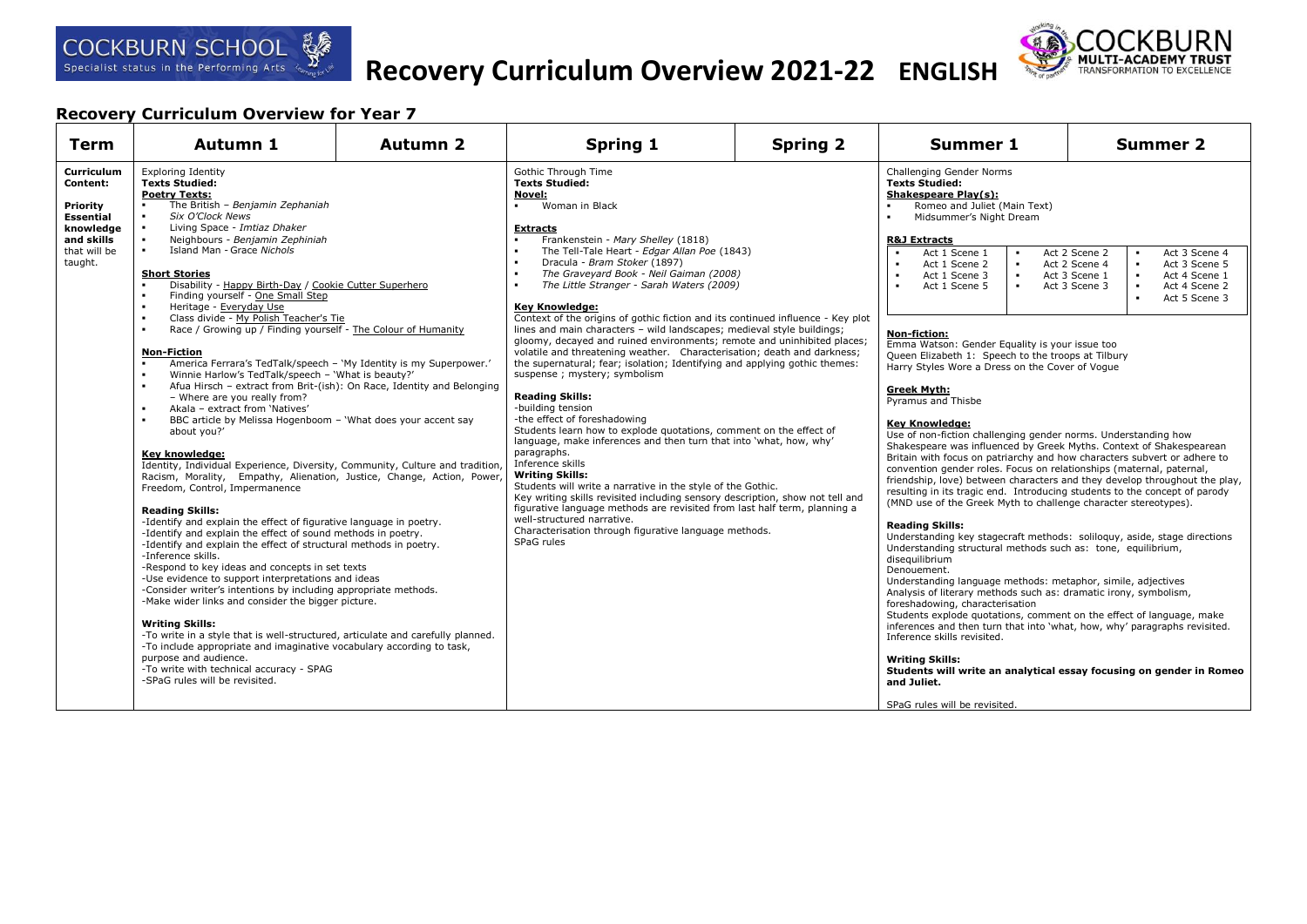| *Recovery:<br>Essential<br>Knowledge<br>from<br>KS2/previous<br>term that<br>needs<br>revisiting. | Reinforcing identification of language devices - considering effect on the<br>reader.<br>Progressing from "making inferences from the text supported by references"<br>(KS2 NC) to "comment on and identify different layers of meaning<br>recognising a range of poetic conventions and understanding HOW and WHY<br>these have been used" (KS3 NC)<br>Identifying how language, structure and presentation contribute to meaning<br>(KS2 NC)<br>Discuss and evaluate how authors use language, including figurative<br>language, considering the impact on the reader (KS2 NC)<br>Development of oracy skills - articulating an opinion.<br>Reading skills - further embedding What-How-Why linked to context.<br>Identifying and discussing themes and conventions in and across a wide<br>range of writing (KS2 NC)<br>Making comparisons within and across books (KS2 NC)<br>Drawing inferences such as inferring characters' feelings, thoughts and<br>motives from their actions, and justifying inferences with evidence (KS2 NC)<br>Predicting what might happen from details stated and implied (KS2 NC)<br>Summarising the main ideas drawn from more than 1 paragraph, identifying<br>key details that support the main ideas (KS2 NC)<br>Identifying how language, structure and presentation contribute to meaning<br>(KS2 NC)<br>Discuss and evaluate how authors use language, including figurative<br>language, considering the impact on the reader (KS2 NC)<br>Writing Skills<br>Using a wide range of devices to build cohesion within and across<br>paragraphs (KS2 NC)<br>Ensuring the consistent and correct use of tense throughout a piece of<br>writing (KS2 NC)<br>In narratives, describing settings, characters and atmosphere and<br>integrating dialogue to convey character and advance the action (KS2 NC) | Writing - revisit word class, punctuation for effect, sentence structure<br>Using a wide range of devices to build cohesion within and across<br>paragraphs (KS2 NC)<br>Ensuring the consistent and correct use of tense throughout a piece of<br>writing (KS2 NC)<br>In narratives, describing settings, characters and atmosphere and<br>integrating dialogue to convey character and advance the action (KS2 NC)<br>Reading - explicit and implicit information and ideas. Using evidence to<br>support interpretations. Text genres and writer's craft.<br>Identifying and discussing themes and conventions in and across a wide<br>range of writing (KS2 NC)<br>Making comparisons within and across books (KS2 NC)<br>Drawing inferences such as inferring characters' feelings, thoughts and<br>motives from their actions, and justifying inferences with evidence (KS2 NC)<br>Predicting what might happen from details stated and implied (KS2 NC)<br>Summarising the main ideas drawn from more than 1 paragraph, identifying<br>key details that support the main ideas (KS2 NC)<br>Identifying how language, structure and presentation contribute to meaning<br>(KS2 NC)<br>Discuss and evaluate how authors use language, including figurative<br>language, considering the impact on the reader (KS2 NC) | More emphasis on implicit meanings - selecting evidence to support<br>interpretations. The features of a play and the genre of tragedy.<br>Identifying and discussing themes and conventions in and across a wide<br>range of writing (KS2 NC)<br>Making comparisons within and across books (KS2 NC)<br>Drawing inferences such as inferring characters' feelings, thoughts and<br>motives from their actions, and justifying inferences with evidence (KS2 NC)<br>Predicting what might happen from details stated and implied (KS2 NC)<br>Summarising the main ideas drawn from more than 1 paragraph, identifying<br>key details that support the main ideas (KS2 NC)<br>Identifying how language, structure and presentation contribute to meaning<br>(KS2 NC)<br>Discuss and evaluate how authors use language, including figurative<br>language, considering the impact on the reader (KS2 NC) |
|---------------------------------------------------------------------------------------------------|---------------------------------------------------------------------------------------------------------------------------------------------------------------------------------------------------------------------------------------------------------------------------------------------------------------------------------------------------------------------------------------------------------------------------------------------------------------------------------------------------------------------------------------------------------------------------------------------------------------------------------------------------------------------------------------------------------------------------------------------------------------------------------------------------------------------------------------------------------------------------------------------------------------------------------------------------------------------------------------------------------------------------------------------------------------------------------------------------------------------------------------------------------------------------------------------------------------------------------------------------------------------------------------------------------------------------------------------------------------------------------------------------------------------------------------------------------------------------------------------------------------------------------------------------------------------------------------------------------------------------------------------------------------------------------------------------------------------------------------------------------------------------------------------------------------------------------------------|---------------------------------------------------------------------------------------------------------------------------------------------------------------------------------------------------------------------------------------------------------------------------------------------------------------------------------------------------------------------------------------------------------------------------------------------------------------------------------------------------------------------------------------------------------------------------------------------------------------------------------------------------------------------------------------------------------------------------------------------------------------------------------------------------------------------------------------------------------------------------------------------------------------------------------------------------------------------------------------------------------------------------------------------------------------------------------------------------------------------------------------------------------------------------------------------------------------------------------------------------------------------------------------------------------------------------|-------------------------------------------------------------------------------------------------------------------------------------------------------------------------------------------------------------------------------------------------------------------------------------------------------------------------------------------------------------------------------------------------------------------------------------------------------------------------------------------------------------------------------------------------------------------------------------------------------------------------------------------------------------------------------------------------------------------------------------------------------------------------------------------------------------------------------------------------------------------------------------------------------|
| Assessment:                                                                                       | <b>GLS PT Test</b><br>Exploring Identity: Poetry Reading Assessment (KAP 1)<br>Exploring Identity: Creative Writing Assessment (KAP 1)                                                                                                                                                                                                                                                                                                                                                                                                                                                                                                                                                                                                                                                                                                                                                                                                                                                                                                                                                                                                                                                                                                                                                                                                                                                                                                                                                                                                                                                                                                                                                                                                                                                                                                      | Gothic Through Time: Extract Reading Assessment (KAP 2)<br>Gothic Through Time: Creative Writing Assessment (KAP 2)                                                                                                                                                                                                                                                                                                                                                                                                                                                                                                                                                                                                                                                                                                                                                                                                                                                                                                                                                                                                                                                                                                                                                                                                       | <b>GLS PT Test</b>                                                                                                                                                                                                                                                                                                                                                                                                                                                                                                                                                                                                                                                                                                                                                                                                                                                                                    |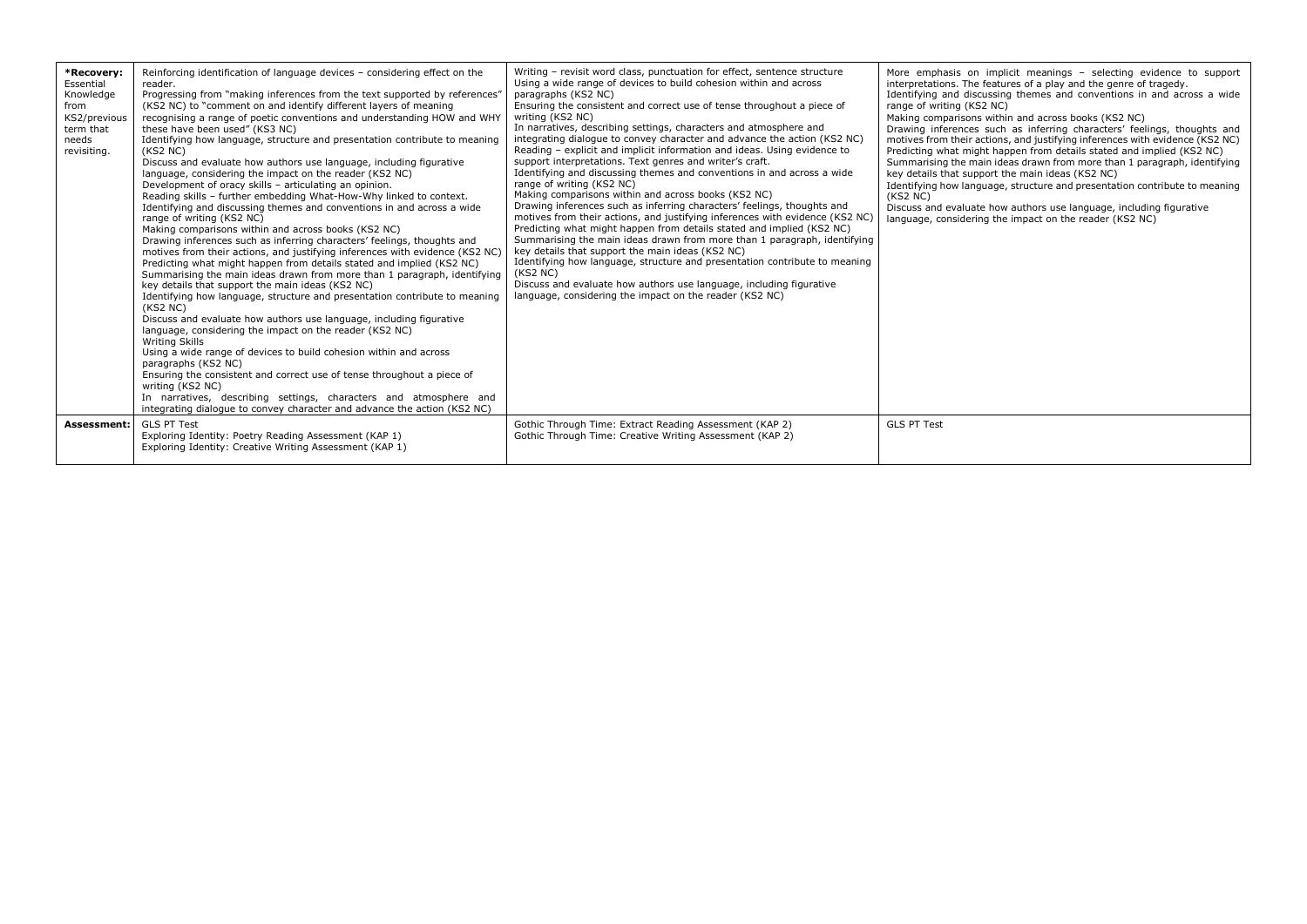| Term                                                                                                   | <b>Autumn 1</b>                                                                                                                                                                                                                                                                                                                                                                                                                                                                                                                                                                                                                                                                                                                                                                                                                                                                                                                                                                                                                                                                                                                                                                                                                                                                                                                                                                                                                                                                                                                                                                                                       | <b>Autumn 2</b> | <b>Spring 1</b>                                                                                                                                                                                                                                                                                                                                                                                                                                                                                                                                                                                                                                                                                                                                                                                                                                                                                                                                                                                                                                                                                                                                                                                                     | <b>Spring 2</b> | <b>Summer 1</b>                                                                                                                                                                                                                                                                                                                                                                                                                                                                                                                                                                                                                                                                                                                                                                                                                                                                                                                                                                                                                                                                                                                                                                                                        | <b>Summer 2</b> |  |
|--------------------------------------------------------------------------------------------------------|-----------------------------------------------------------------------------------------------------------------------------------------------------------------------------------------------------------------------------------------------------------------------------------------------------------------------------------------------------------------------------------------------------------------------------------------------------------------------------------------------------------------------------------------------------------------------------------------------------------------------------------------------------------------------------------------------------------------------------------------------------------------------------------------------------------------------------------------------------------------------------------------------------------------------------------------------------------------------------------------------------------------------------------------------------------------------------------------------------------------------------------------------------------------------------------------------------------------------------------------------------------------------------------------------------------------------------------------------------------------------------------------------------------------------------------------------------------------------------------------------------------------------------------------------------------------------------------------------------------------------|-----------------|---------------------------------------------------------------------------------------------------------------------------------------------------------------------------------------------------------------------------------------------------------------------------------------------------------------------------------------------------------------------------------------------------------------------------------------------------------------------------------------------------------------------------------------------------------------------------------------------------------------------------------------------------------------------------------------------------------------------------------------------------------------------------------------------------------------------------------------------------------------------------------------------------------------------------------------------------------------------------------------------------------------------------------------------------------------------------------------------------------------------------------------------------------------------------------------------------------------------|-----------------|------------------------------------------------------------------------------------------------------------------------------------------------------------------------------------------------------------------------------------------------------------------------------------------------------------------------------------------------------------------------------------------------------------------------------------------------------------------------------------------------------------------------------------------------------------------------------------------------------------------------------------------------------------------------------------------------------------------------------------------------------------------------------------------------------------------------------------------------------------------------------------------------------------------------------------------------------------------------------------------------------------------------------------------------------------------------------------------------------------------------------------------------------------------------------------------------------------------------|-----------------|--|
| Curriculum<br>Content:<br><b>Priority Essential</b><br>knowledge and<br>skills that will be<br>taught. | Power and Privilege<br><b>Texts Studied:</b><br><b>Greek Myth:</b><br>Pygmalion<br><b>Drama TEXT</b><br>Pygmalion (Shaw)<br>$\blacksquare$<br><b>Non-Fiction</b><br>Tarana Burke article - Me Too founder Tarana Burke: Movement is<br>$\blacksquare$<br>not over.<br>$\blacksquare$<br>Prince William article - Prince William opens up about mental health<br>pressures.<br>Tyrone Mings article - England defender hits out at Home Secretary<br>$\blacksquare$<br>Priti Patel after racist abuse directed towards players.<br>Marcus Rashford article - Marcus Rashford calls for government free<br>$\blacksquare$<br>school meals U-turn.<br>Two extracts - one from Brit(ish) by Afua Hirsch and the other from<br>Why I am no longer talking to white people about race by Renni<br>Eddo-Lodge.<br>Key knowledge:<br>Social class and status; types of power: Gender, class, status, education<br>and physical.<br>Relationships between male and females, patriarchal society. Explore the<br>relation between Standard English accent and dialect and the connection to<br>power.<br><b>Reading Skills:</b><br>-Respond to key ideas and concepts in set texts<br>-Use evidence to support interpretations and ideas<br>-Consider writer's intentions by including appropriate methods.<br>-Make wider links and consider the bigger picture.<br><b>Writing Skills:</b><br>-To write in a style that is well-structured, articulate and carefully<br>planned.<br>-To include appropriate and imaginative vocabulary according to task,<br>purpose and audience.<br>-To write with technical accuracy - SPAG |                 | Social Critique<br><b>Texts Studied:</b><br>Novel:<br>Animal Farm (Orwell)<br>Non-fiction:<br>A Modest Proposal- Jonathan Swift<br>The peasant's revolt- John Ball<br><b>Key Knowledge:</b><br>Utopia vs Dystopia; Revolution- The Russian Revolution and Stalin's rise to<br>power during this time; Political Ideology; Capitalism;<br>Communism; Socialism; Tyranny; Totalitarian leaders; Social Class;<br>Hierarchy; Indoctrination; Obfuscation; Propaganda; Individualism vs the<br>community - a focus on themselves/the individual vs a focus on what is<br>best for the community as a whole; Inequality<br><b>Reading Skills:</b><br>Respond to key ideas and concepts in set texts by developing a more<br>personal response.<br>Use a range of evidence to support interpretations and ideas<br>Comment on writer's intentions by including a range of appropriate<br>methods.<br>Make wider contextual links and consider the bigger picture.<br><b>Writing Skills:</b><br>To write in a style that is well-structured, articulate and carefully planned.<br>To include appropriate and imaginative vocabulary according to task,<br>purpose and audience.<br>To write with technical accuracy - SPAG |                 | <b>Texts Studied:</b><br><b>Shakespeare Play:</b><br>Henry V<br><b>Extracts studied:</b><br>Act 3 Scene 1<br>Act $4 -$<br>Prologue<br>$\mathbf{r}$<br>Act 1 Scene 1<br>$\bullet$<br>Act 3 Scene 3<br>Prologue<br>$\blacksquare$<br>$\bullet$<br>Act 1 Scene 2<br>Act 3 Scene 6<br>Act 4 Scene 1<br>$\blacksquare$<br>Act 4 Scene 3<br>Act 2 Scene 2<br>$\blacksquare$<br>Braveheart<br>$\blacksquare$<br>Speech<br>Non-fiction:<br>Churchill Speech<br>Southgate-taking the knee?<br>$\blacksquare$<br>Sacha Baron Cohen: Hate Speech<br>$\blacksquare$<br>Michele Obama<br>Emma Gonzales<br>$\blacksquare$<br>Key Knowledge:<br>Shakespearean society; Chorus; conflict; patriotism; structural/ character<br>changes; metaphorical language; symbolism; Rhetoric -<br>Pathos/logos/ethos (to persuade revisited from Y7); Protagonist; Biblical<br>allusions; Divine rights of<br>kings; Loyalty; Treachery; Kingship; Patriotism - (honour); Treason<br><b>Reading skills:</b><br>Comprehension, decoding, summary, selection, language analysis and<br>evaluation<br><b>Writing Skills:</b><br>Students will write a speech<br>Pathos/logos/ethos to persuade revisited from Y7.<br>SPaG rules will be r+evisited. |                 |  |
| Recovery:<br>Essential<br>Knowledge from<br>previous term that<br>needs revisiting.                    | Reinforcing reading skills - identify explicit and implicit meaning, analysing<br>writer's use of language and considering writer's intent. Writing What-<br>How-Why analytical paragraphs.                                                                                                                                                                                                                                                                                                                                                                                                                                                                                                                                                                                                                                                                                                                                                                                                                                                                                                                                                                                                                                                                                                                                                                                                                                                                                                                                                                                                                           |                 | Reviewing What-How-Why analytical paragraphs. Reinforcing AO2<br>language and structure - identification and effect.                                                                                                                                                                                                                                                                                                                                                                                                                                                                                                                                                                                                                                                                                                                                                                                                                                                                                                                                                                                                                                                                                                |                 | Reinforcing writing according to purpose and audience. Emphasis on<br>SPAG. Making links between R&J and Henry V in regards to tragedy.<br>Greek myths allusions- heroes' journey.                                                                                                                                                                                                                                                                                                                                                                                                                                                                                                                                                                                                                                                                                                                                                                                                                                                                                                                                                                                                                                     |                 |  |
| Assessment:                                                                                            | Power and Privilege: Pygmalion (Play) Reading Assessment (KAP 1)                                                                                                                                                                                                                                                                                                                                                                                                                                                                                                                                                                                                                                                                                                                                                                                                                                                                                                                                                                                                                                                                                                                                                                                                                                                                                                                                                                                                                                                                                                                                                      |                 | Social Critique: Animal Farm - Creative Writing Assessment (KAP 1)<br>Social Critique: Animal Farm - Reading Assessment (KAP 2)                                                                                                                                                                                                                                                                                                                                                                                                                                                                                                                                                                                                                                                                                                                                                                                                                                                                                                                                                                                                                                                                                     |                 | Art of Rhetoric: Writing to present a viewpoint Assessment (KAP 2)<br><b>GLS PT Test</b>                                                                                                                                                                                                                                                                                                                                                                                                                                                                                                                                                                                                                                                                                                                                                                                                                                                                                                                                                                                                                                                                                                                               |                 |  |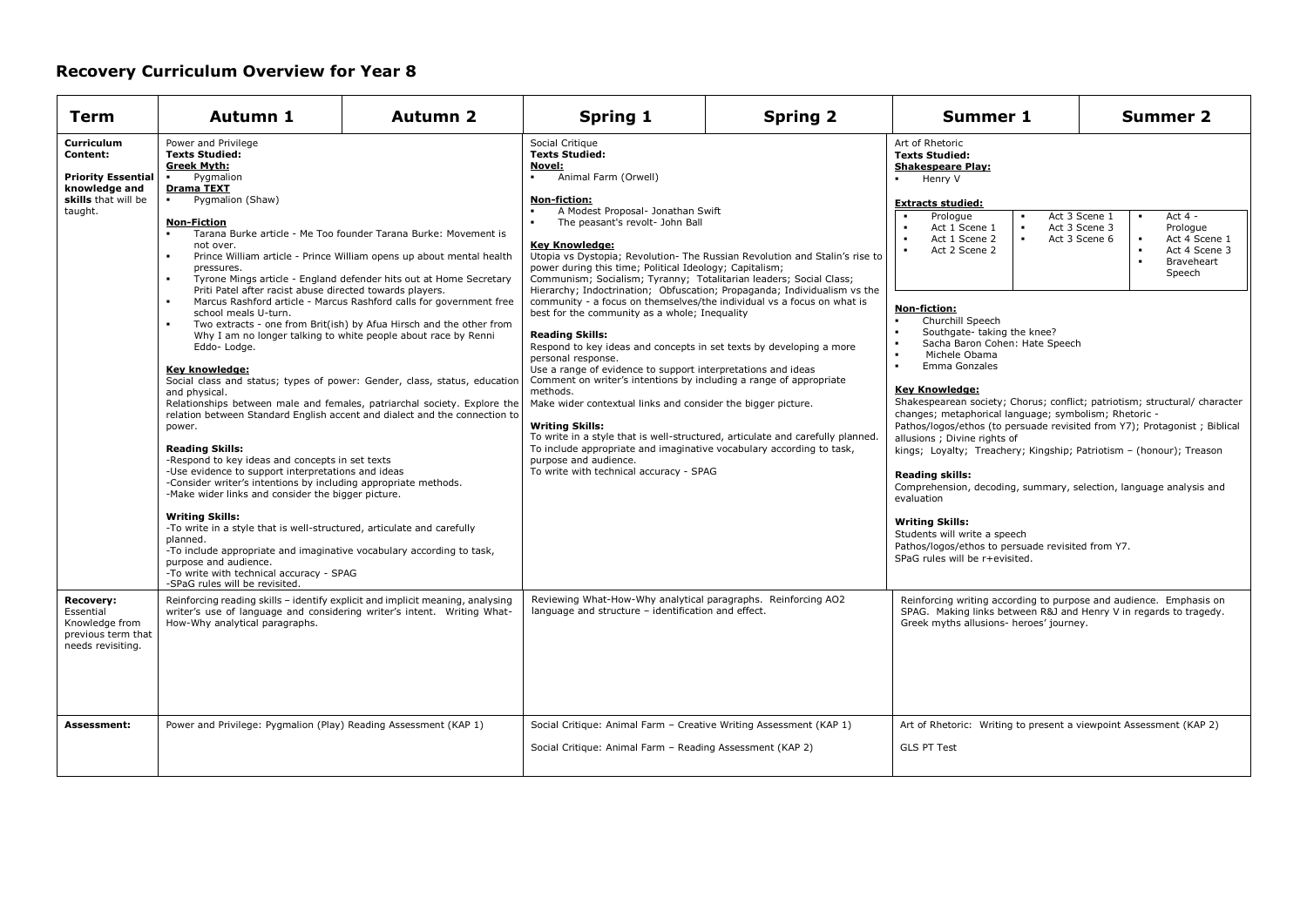| <b>Term</b>                                                                                   | Autumn 1                                                                                                                                                                                                                                                                                                                                                                                                                                                                                                                                                                                                                                                                                                                                                                                                                                                                                                                                                                                                                                                                                                                                                                                                                                                                  | <b>Autumn 2</b>                                                                                                                                                                                                                                                                                                                                                                                                                                                                                                                                                                                                                                                                                                                                                                                                                                                                                                                                                                                                                                                                                                                                                                                                                                                                                                                                                           | Spring 1 / 2                                                                                                                                                                                                                                                                                                                                                                                                                                                                                                                                                                                                                                                                                                                                                                                                                                                                                                                                                                                                                                                                                                                                                                                                                                                                                                                                                                                                                                                                                                                                                                                                                                             | <b>Summer 1</b>                                                                                                                                                                                                                                                                                                                                                                                                                                                                                                                                                                                                                                                                                                                                                     | <b>Summer 2</b>                                                                                                                                                                                                                                                                                                                                                                                                                                                                                                                                                                                                                                                                                                                                                                                                                                                                                                       |
|-----------------------------------------------------------------------------------------------|---------------------------------------------------------------------------------------------------------------------------------------------------------------------------------------------------------------------------------------------------------------------------------------------------------------------------------------------------------------------------------------------------------------------------------------------------------------------------------------------------------------------------------------------------------------------------------------------------------------------------------------------------------------------------------------------------------------------------------------------------------------------------------------------------------------------------------------------------------------------------------------------------------------------------------------------------------------------------------------------------------------------------------------------------------------------------------------------------------------------------------------------------------------------------------------------------------------------------------------------------------------------------|---------------------------------------------------------------------------------------------------------------------------------------------------------------------------------------------------------------------------------------------------------------------------------------------------------------------------------------------------------------------------------------------------------------------------------------------------------------------------------------------------------------------------------------------------------------------------------------------------------------------------------------------------------------------------------------------------------------------------------------------------------------------------------------------------------------------------------------------------------------------------------------------------------------------------------------------------------------------------------------------------------------------------------------------------------------------------------------------------------------------------------------------------------------------------------------------------------------------------------------------------------------------------------------------------------------------------------------------------------------------------|----------------------------------------------------------------------------------------------------------------------------------------------------------------------------------------------------------------------------------------------------------------------------------------------------------------------------------------------------------------------------------------------------------------------------------------------------------------------------------------------------------------------------------------------------------------------------------------------------------------------------------------------------------------------------------------------------------------------------------------------------------------------------------------------------------------------------------------------------------------------------------------------------------------------------------------------------------------------------------------------------------------------------------------------------------------------------------------------------------------------------------------------------------------------------------------------------------------------------------------------------------------------------------------------------------------------------------------------------------------------------------------------------------------------------------------------------------------------------------------------------------------------------------------------------------------------------------------------------------------------------------------------------------|---------------------------------------------------------------------------------------------------------------------------------------------------------------------------------------------------------------------------------------------------------------------------------------------------------------------------------------------------------------------------------------------------------------------------------------------------------------------------------------------------------------------------------------------------------------------------------------------------------------------------------------------------------------------------------------------------------------------------------------------------------------------|-----------------------------------------------------------------------------------------------------------------------------------------------------------------------------------------------------------------------------------------------------------------------------------------------------------------------------------------------------------------------------------------------------------------------------------------------------------------------------------------------------------------------------------------------------------------------------------------------------------------------------------------------------------------------------------------------------------------------------------------------------------------------------------------------------------------------------------------------------------------------------------------------------------------------|
| <b>Curriculum Content:</b><br>Priority Essential knowledge and<br>skills that will be taught. | Dystopia<br><b>Texts Studied:</b><br><u>Film:</u><br>The Truman Show<br><b>Short Stories:</b><br>The Lottery (Shirley Jackson)<br>Frost and Fire (Ray Bradbury)<br><b>Key Knowledge:</b><br>Conventions of dystopia, utopia,<br>false utopia, exploring<br>key<br>elements of the dystopian genre<br>(physical and psychological<br>survival; back story of war,<br>revolutions,<br>overpopulation,<br>natural or man-made disasters),<br>importance of personal freedom<br>and the value of the individual.<br><b>Reading Skills</b><br>Revisit explaining, commenting on<br>and analysing how writers use<br>language and structure to achieve<br>effects and influence readers.<br>Revisit evaluating texts critically.<br>Revisit commenting on and<br>analyse how writers use language<br>and structure to achieve effects<br>and influence readers.<br><b>Writing Skills</b><br>Plan and write an effective<br>descriptive or narrative response.<br>Shape narratives to create a<br>circular structure.<br>Select and use vocabulary for<br>impact on the reader.<br>Construct sentence structures and<br>other language devices on the<br>reader. Sentence structure and<br>language devices and spell and<br>punctuate accurately.<br>Revisited from Key Stage 3 | <b>Unseen Poetry</b><br><b>Texts Studied:</b><br>Robert Frost - The Road Not<br>Taken<br>Carol Ann Duffy - Stealing<br>Simon Armitage - Hitcher<br>$\blacksquare$<br>$\blacksquare$<br>Robert Browning - The<br>Laboratory<br>Maya Angelou - Still I Rise<br>Langston Hughes - $I$ , Too<br>Simon Armitage - Give<br>$\blacksquare$<br>Carol Ann Duffy - In Mrs<br>$\bullet$<br>Tilscher's Class<br>DH Lawrence - Last Lesson of<br>$\bullet$<br>the Afternoon<br><b>Key Knowledge:</b><br>Identity (1); Complexity of human<br>relationships- personal, societal and<br>familial (3); Universality of human<br>nature (4); Individual Experience<br>(5); Oppression and injustice and<br>injustice - civil rights and self-<br>empowerment, Segregation vs<br>equality; Loneliness and<br>Isolation; Preconceptions<br>Inference skills revisited.<br><b>Reading Skills:</b><br>Students will write an essay<br>analysing an unseen poem.<br>AO1: Read, understand and respond<br>to texts. Students should be able to:<br>maintain a critical style and develop<br>an informed personal response; use<br>textual references, including<br>quotations, to support and illustrate<br>interpretations.<br>AO2: Analyse the language, form<br>and structure used by a writer to<br>create meanings and effects, using<br>relevant subject terminology where<br>appropriate. | <b>Building Connections</b><br>(English Language Paper 1 and 2)<br><b>Texts Studied:</b><br><b>Short Stories:</b><br>The Landlady (Characters)<br>$\blacksquare$<br>Examination Day (School)<br>$\blacksquare$<br>Gossip (Who's Watching Who?)<br><b>Extracts:</b><br>A Series of Unfortunate Events, The<br>Handmaid's Tale, Great Expectations<br>(Characters)<br>$\blacksquare$<br>The Woman in Black, War of the Worlds<br>(Discoveries)<br>Matilda, Nicholas Nickleby, Jane Eyre<br>(School)<br>Nineteen Eighty-four (Who's Watching<br>Who?)<br><b>Reading Skills</b><br>Revisit explaining, commenting on and analysing<br>how writers use language and structure to<br>achieve effects and influence readers.<br>Revisit evaluating texts critically.<br>Revisit commenting on and analyse how writers<br>use language and structure to achieve effects<br>and influence readers.<br>Revisit writing effective summary across 2 texts.<br>Revisit evaluating viewpoints and perspectives of<br>the writer.<br><b>Writing Skills</b><br>Plan and write an effective descriptive or<br>narrative response.<br>Shape narratives to create a circular structure.<br>Select and use vocabulary for impact on the<br>reader.<br>Construct sentence structures and other<br>language devices on the reader. Sentence<br>structure and language devices and spell and<br>punctuate accurately.<br>Revisited writing skills from Key Stage 3<br>Plan and write an effective transactional<br>response.<br>Introduce Ethos/Pathos Logos<br>Introduce "Imagine; imagine; imagine;"<br>structure<br>Follow a line of argument.<br>Revisited from Key Stage 3 | Spoken Language Endorsement<br>(Language Paper 2 Writing to<br><b>Present a Viewpoint)</b><br>Exploration of spoken language<br>through the presentation of a topic<br>that has been researched.<br>Topics researched:<br>Gender equality, gender in the<br>media/ death penalty/ violence in<br>video games.<br>Reading skills:<br>Research of a topic that is<br>interesting to the students.<br>Gathering of data and research.<br>Writing skills:<br>Speech writing to persuade, inform<br>and arque. How to structure a<br>speech and how to integrate<br>persuasive devices for effect. The<br>use of formal language and<br>vocabulary as well as aiming to<br>meet the needs of an audience<br>through tone and style.<br>Key SPaG rules will be revisited. | An Inspector Calls<br><b>Key Knowledge:</b><br>Class; Gender; Inequality; Generational<br>Divide; Morality; Omniscience; Social<br>Responsibility; Power and Privilege;<br>Context Edwardian and Post-WW2;<br>Archetypes; Supernatural;<br>Setting;<br>Lighting; Foreshadowing;<br>Costume;<br>Props; Dramatic Irony; Stage Directions;<br>Reading Skills<br>Conceptualised approach to essay writing<br>focusing on one concept and using their<br>knowledge of the text to support their<br>analysis.<br>Use of specific moments/ references/<br>quotes to support the concept exploration.<br>Links being made between context/ ideas/<br>task/ text to benefit the exploration of the<br>concepts.<br>Writing skills:<br>Accurate punctuation, spelling and<br>grammar used through formal English.<br>Essay writing skills.<br>Use of specific vocabulary that will aid<br>the meaning/ specificity of the essay |
| <b>Recovery:</b><br>Essential Knowledge from previous<br>term that needs revisiting.          |                                                                                                                                                                                                                                                                                                                                                                                                                                                                                                                                                                                                                                                                                                                                                                                                                                                                                                                                                                                                                                                                                                                                                                                                                                                                           | Revisit language devices<br>Review What-How-Why paragraphs<br>Write an extended response focusing<br>on language, structure and form.                                                                                                                                                                                                                                                                                                                                                                                                                                                                                                                                                                                                                                                                                                                                                                                                                                                                                                                                                                                                                                                                                                                                                                                                                                     | Starter booklet to reinforce word class,<br>language devices, structural features.<br>Emphasis on writing according to purpose and<br>audience focusing on SPAG.<br>Emphasis on writing according to purpose and<br>audience focusing on rhetoric (ethos, pathos,<br>logos)                                                                                                                                                                                                                                                                                                                                                                                                                                                                                                                                                                                                                                                                                                                                                                                                                                                                                                                                                                                                                                                                                                                                                                                                                                                                                                                                                                              | Focus on rhetorical devices -<br>writing according to purpose and<br>audience.                                                                                                                                                                                                                                                                                                                                                                                                                                                                                                                                                                                                                                                                                      | Starter booklet to reinforce word class,<br>language devices, structural features,<br>vocabularv.<br>Emphasis on writing according to purpose<br>and audience focusing on SPAG.<br>Emphasis on writing according to purpose<br>and audience focusing on rhetoric (ethos,<br>pathos, logos)                                                                                                                                                                                                                                                                                                                                                                                                                                                                                                                                                                                                                            |
| Assessment:                                                                                   | Dystopia Writing Assessment<br>(GCSE Language Paper 1 Q5 Mark<br>Scheme)                                                                                                                                                                                                                                                                                                                                                                                                                                                                                                                                                                                                                                                                                                                                                                                                                                                                                                                                                                                                                                                                                                                                                                                                  | Unseen Poetry Reading Assessment<br>(GCSE Literature Paper 2 - NMM)                                                                                                                                                                                                                                                                                                                                                                                                                                                                                                                                                                                                                                                                                                                                                                                                                                                                                                                                                                                                                                                                                                                                                                                                                                                                                                       | GCSE Language Paper 1                                                                                                                                                                                                                                                                                                                                                                                                                                                                                                                                                                                                                                                                                                                                                                                                                                                                                                                                                                                                                                                                                                                                                                                                                                                                                                                                                                                                                                                                                                                                                                                                                                    | Spoken Language Endorsement<br>Presentations                                                                                                                                                                                                                                                                                                                                                                                                                                                                                                                                                                                                                                                                                                                        | GCSE Language Paper 2<br>(PPE)                                                                                                                                                                                                                                                                                                                                                                                                                                                                                                                                                                                                                                                                                                                                                                                                                                                                                        |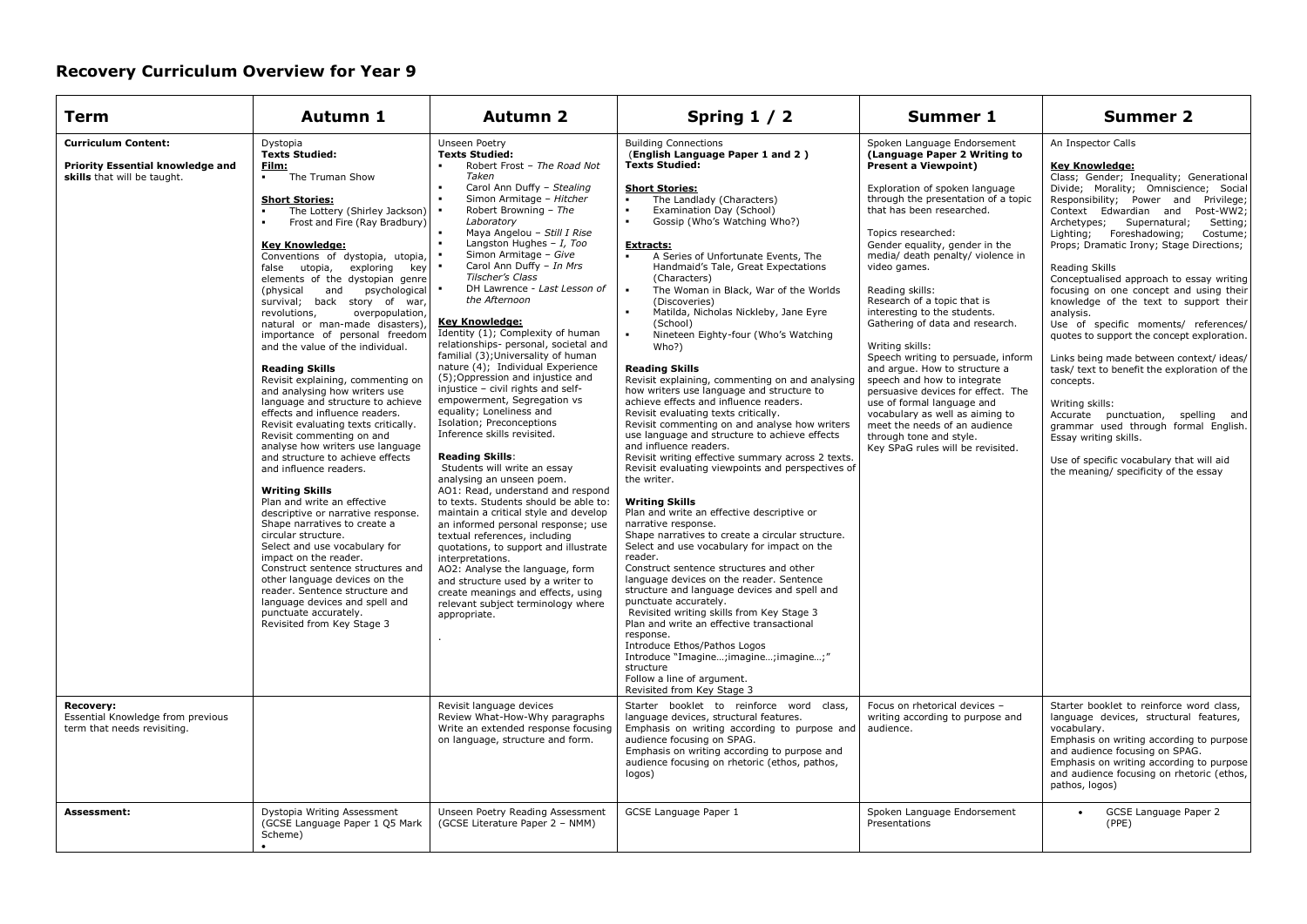| <b>Term</b>                                                                                                                       | Autumn 1 / 2                                                                                                                                                                                                                                                                                                                                                                                                                                                                                                                                                                                                                                                                                                                                                                                                                                                                                            | <b>Spring 1</b>                                                                                                                                                                                                                                                                                                                                                                                                                                                                                                                                                                                                                                                                                                                                                                                                                                                                                                                                                       | Spring 2 / Summer 1                                                                                                                                                                                                                                                                                                                                                                                                                                                                                                                                                                                                                                                                                                                                                                                                                                                                                                                                                                                                                                                                                                                                                                                                                                                                                                                                                                                                                | <b>Summer 2</b>                                                                                                                                                                                                                                                                                                                                                                                                                                                                                                                                                                                                                                                                                                                                                                                                |
|-----------------------------------------------------------------------------------------------------------------------------------|---------------------------------------------------------------------------------------------------------------------------------------------------------------------------------------------------------------------------------------------------------------------------------------------------------------------------------------------------------------------------------------------------------------------------------------------------------------------------------------------------------------------------------------------------------------------------------------------------------------------------------------------------------------------------------------------------------------------------------------------------------------------------------------------------------------------------------------------------------------------------------------------------------|-----------------------------------------------------------------------------------------------------------------------------------------------------------------------------------------------------------------------------------------------------------------------------------------------------------------------------------------------------------------------------------------------------------------------------------------------------------------------------------------------------------------------------------------------------------------------------------------------------------------------------------------------------------------------------------------------------------------------------------------------------------------------------------------------------------------------------------------------------------------------------------------------------------------------------------------------------------------------|------------------------------------------------------------------------------------------------------------------------------------------------------------------------------------------------------------------------------------------------------------------------------------------------------------------------------------------------------------------------------------------------------------------------------------------------------------------------------------------------------------------------------------------------------------------------------------------------------------------------------------------------------------------------------------------------------------------------------------------------------------------------------------------------------------------------------------------------------------------------------------------------------------------------------------------------------------------------------------------------------------------------------------------------------------------------------------------------------------------------------------------------------------------------------------------------------------------------------------------------------------------------------------------------------------------------------------------------------------------------------------------------------------------------------------|----------------------------------------------------------------------------------------------------------------------------------------------------------------------------------------------------------------------------------------------------------------------------------------------------------------------------------------------------------------------------------------------------------------------------------------------------------------------------------------------------------------------------------------------------------------------------------------------------------------------------------------------------------------------------------------------------------------------------------------------------------------------------------------------------------------|
| <b>Curriculum</b><br><b>Content:</b><br><b>Priority</b><br><b>Essential</b><br>knowledge<br>and skills<br>that will be<br>taught. | Macbeth (GCSE Literature Paper 1)<br><b>Full Text</b><br>Key knowledge:<br>Tragic Hero; Internal and external conflict;<br>Jacobean society: Biblical allusions: Patriarchal:<br>Divine rights of kings; Loyalty; Treachery; Kingship;<br>Family relationships; masculinity; Fate /<br>superstition; Treason<br><b>Reading Skills</b><br>Conceptualised approach to essay writing focusing<br>on one concept and using their knowledge of the<br>text to support their analysis.<br>Use of specific moments/ references/ quotes to<br>support the concept exploration.<br>Links being made between context/ideas/task/<br>text to benefit the exploration of the concepts.<br><b>Writing skills:</b><br>Accurate punctuation, spelling and grammar used<br>through formal English. Essay writing skills.<br>Use of specific vocabulary that will aid the meaning/<br>specificity of the essay (see SOL) | English Language Paper 1<br>Texts read:<br>The Illustrated Man by Ray Bradbury<br>Jamaica Inn by Daphne DuMaurier<br>Alex Cold by Isabel Allende<br>$\blacksquare$<br>Brighton Rock by Graham Greene<br>$\bullet$<br>Glass, Bricks and Dust by Claire Deane<br>$\blacksquare$<br><b>Reading Skills</b><br>Revisit explaining, commenting on and analysing how<br>writers use language and structure to achieve effects<br>and influence readers.<br>Revisit evaluating texts critically.<br>This skill is revisited from Year 9 and 10 Literature.<br><b>Writing Skills</b><br>Plan and write an effective descriptive or narrative<br>response.<br>Shape narratives to create a circular structure.<br>Select and use vocabulary for impact on the reader.<br>Construct sentence structures and other language<br>devices on the reader. Sentence structure and<br>language devices and spell and punctuate accurately.<br>Revisited writing skills from Key Stage 3 | Power and Conflict and Unseen Poetry (GCSE Literature<br>Paper 2)<br>Poems:<br>Bayonet Charge<br>Charge of the Light Brigade<br>War Photographer<br>My Last Duchess<br>Poppies<br>Ozymandias<br>Storm on the Island<br>The Prelude<br>Exposure<br>$\blacksquare$<br>London<br>Remains<br>Checking Out Me History<br>$\blacksquare$<br>Kamikaze<br>$\blacksquare$<br>The Emigree<br>$\blacksquare$<br>Tissue<br><b>Key Knowledge:</b><br>Identity ; Context-Social and Historic, Cultural;<br>Individual Experience; Universality of human nature; Loss and<br>Absence; People and Places; Negative Emotions; Anger; Guilt;<br>Powerlessness; Pride; Conflict; Internal; External; Power of<br>Nature; Memory; Power of Humans; Abuse of power; Power as<br>ephemeral<br><b>Reading Skills</b><br>Conceptualised approach to essay writing focusing on one<br>concept and using their knowledge of the text to support their<br>analysis.<br>Analysis of language/ structure/ form to explore what the writer<br>did and whv.<br>Use of specific moments/ references/ quotes to support the<br>concept exploration.<br>Links being made between context/ideas/task/text to benefit<br>the exploration of the concepts.<br>Writing skills:<br>Accurate punctuation, spelling and grammar used through formal<br>English. Essay writing skills.<br>Use of specific vocabulary that will aid the meaning/ specificity of<br>the essay. | <b>English Language Paper 2</b><br>Texts read:<br>Could you do your child's homework?/19th<br>$\blacksquare$<br>Century letters<br>Are we having fun yet?/Greenwich Fair<br>$\overline{\phantom{a}}$<br>The Village that lost its children/ Earthquake in<br>England<br>The Death Zone/London Snow<br><b>Reading Skills</b><br>Revisit commenting on and analyse how writers use<br>language and structure to achieve effects and<br>influence readers.<br>Revisit writing effective summary across 2 texts.<br>Revisit evaluating viewpoints and perspectives of the<br>writer.<br><b>Writing Skills</b><br>Plan and write an effective transactional response.<br>Introduce Ethos/Pathos Logos<br>Introduce "Imagineimagine; imagine;" structure<br>Follow a line of argument.<br>Revisited from Key Stage 3 |
| <b>Recovery:</b><br>Essential<br>Knowledge<br>from previous<br>term that<br>needs<br>revisiting.                                  | Literature starter booklet - An Inspector Calls, A<br>Christmas Carol and Power & Conflict Poetry<br>revisiting plot, character, and theme.                                                                                                                                                                                                                                                                                                                                                                                                                                                                                                                                                                                                                                                                                                                                                             | Literature starter booklet - An Inspector Calls, A<br>Christmas Carol, Macbeth and Power & Conflict<br>Poetry revisiting plot, character, and theme                                                                                                                                                                                                                                                                                                                                                                                                                                                                                                                                                                                                                                                                                                                                                                                                                   | Literature starter booklet - An Inspector Calls, A Christmas<br>Carol, Macbeth and Power & Conflict Poetry revisiting plot,<br>character, and theme                                                                                                                                                                                                                                                                                                                                                                                                                                                                                                                                                                                                                                                                                                                                                                                                                                                                                                                                                                                                                                                                                                                                                                                                                                                                                | Literature starter booklet - An Inspector Calls, A<br>Christmas Carol, Macbeth and Power & Conflict<br>Poetry revisiting plot, character, and theme                                                                                                                                                                                                                                                                                                                                                                                                                                                                                                                                                                                                                                                            |
| <b>Assessment:</b>                                                                                                                | Macbeth Exam Question 1                                                                                                                                                                                                                                                                                                                                                                                                                                                                                                                                                                                                                                                                                                                                                                                                                                                                                 | GCSE Language Paper 1                                                                                                                                                                                                                                                                                                                                                                                                                                                                                                                                                                                                                                                                                                                                                                                                                                                                                                                                                 | Power and Conflict Exam Question                                                                                                                                                                                                                                                                                                                                                                                                                                                                                                                                                                                                                                                                                                                                                                                                                                                                                                                                                                                                                                                                                                                                                                                                                                                                                                                                                                                                   | Power and Conflict Exam Question (PPE)<br>Macbeth Exam Question - NMM                                                                                                                                                                                                                                                                                                                                                                                                                                                                                                                                                                                                                                                                                                                                          |